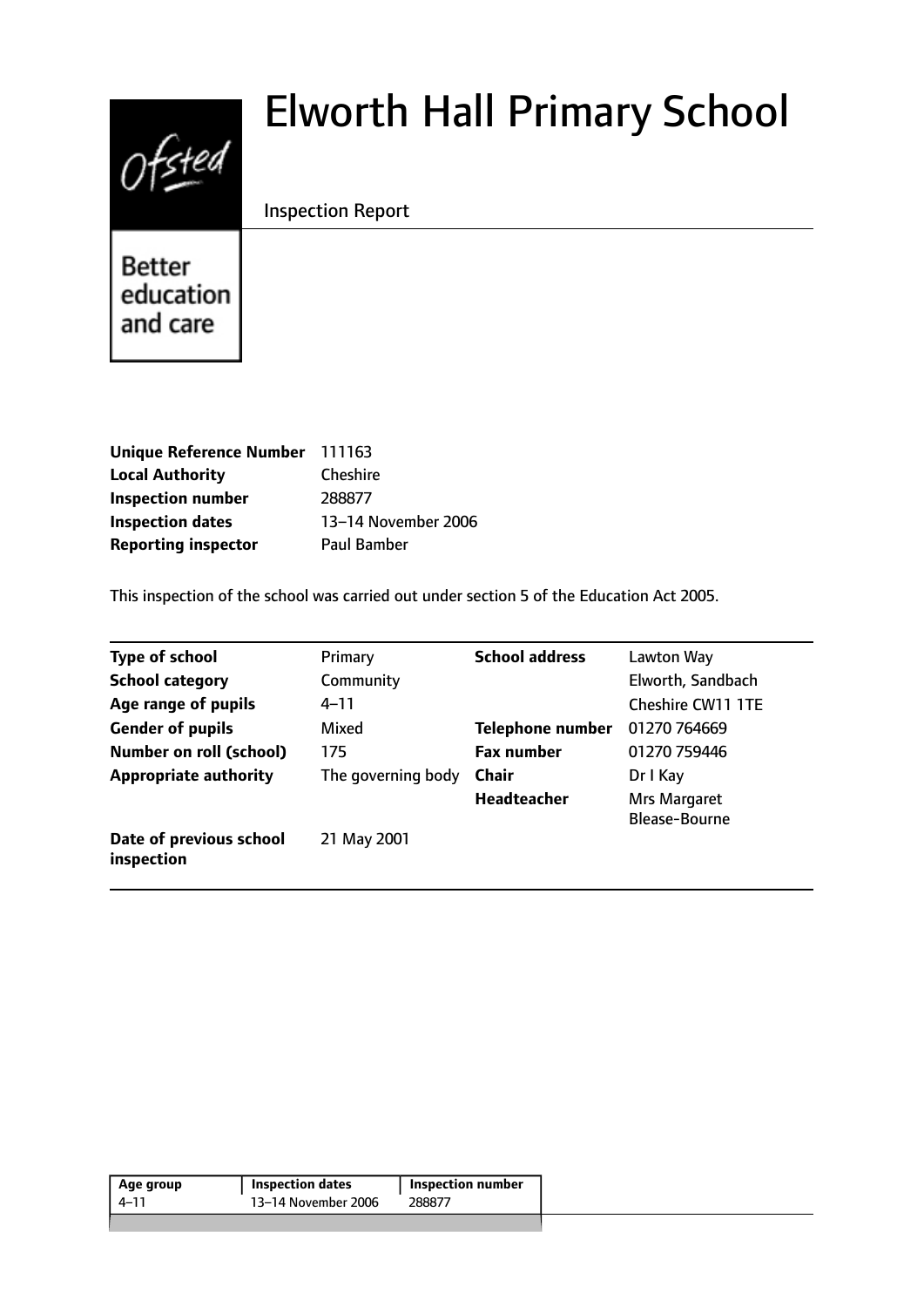© Crown copyright 2006

Website: www.ofsted.gov.uk

This document may be reproduced in whole or in part for non-commercial educational purposes, provided that the information quoted is reproduced without adaptation and the source and date of publication are stated.

Further copies of this report are obtainable from the school. Under the Education Act 2005, the school must provide a copy of this report free of charge to certain categories of people. A charge not exceeding the full cost of reproduction may be made for any other copies supplied.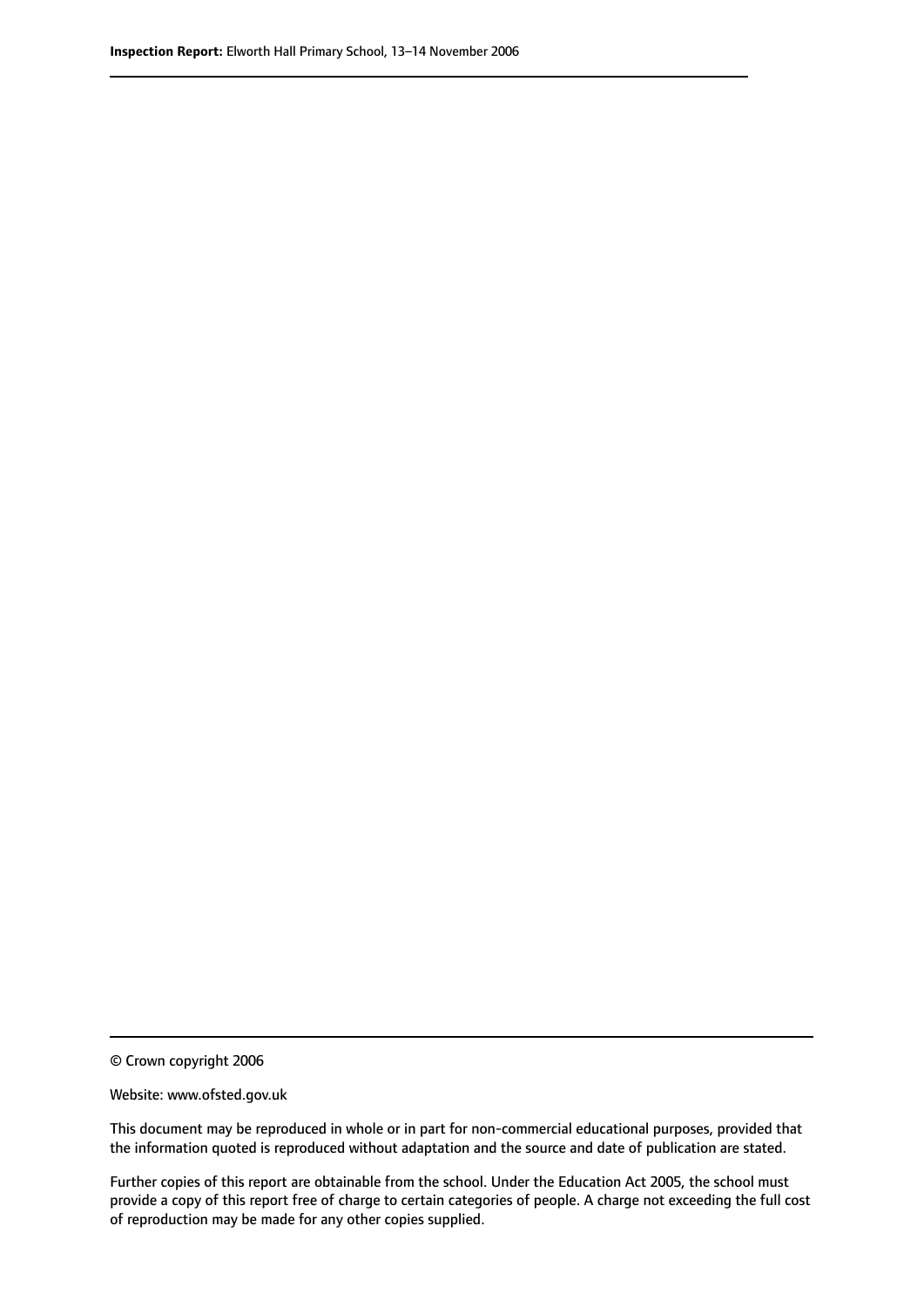# **Introduction**

The inspection was carried out by two Additional Inspectors.

# **Description of the school**

This average sized school has pupils who come from relatively advantaged backgrounds and who are predominantly of White British heritage. A smaller proportion than average speaks English as an additional language. A broadly average percentage of pupils have learning difficulties and/or disabilities. The school is in receipt of a number of awards including Basic Skills Quality Mark, Cheshire Healthy School Status, Investors in People and Artsmark Gold.

### **Key for inspection grades**

| Outstanding  |
|--------------|
| Good         |
| Satisfactory |
| Inadequate   |
|              |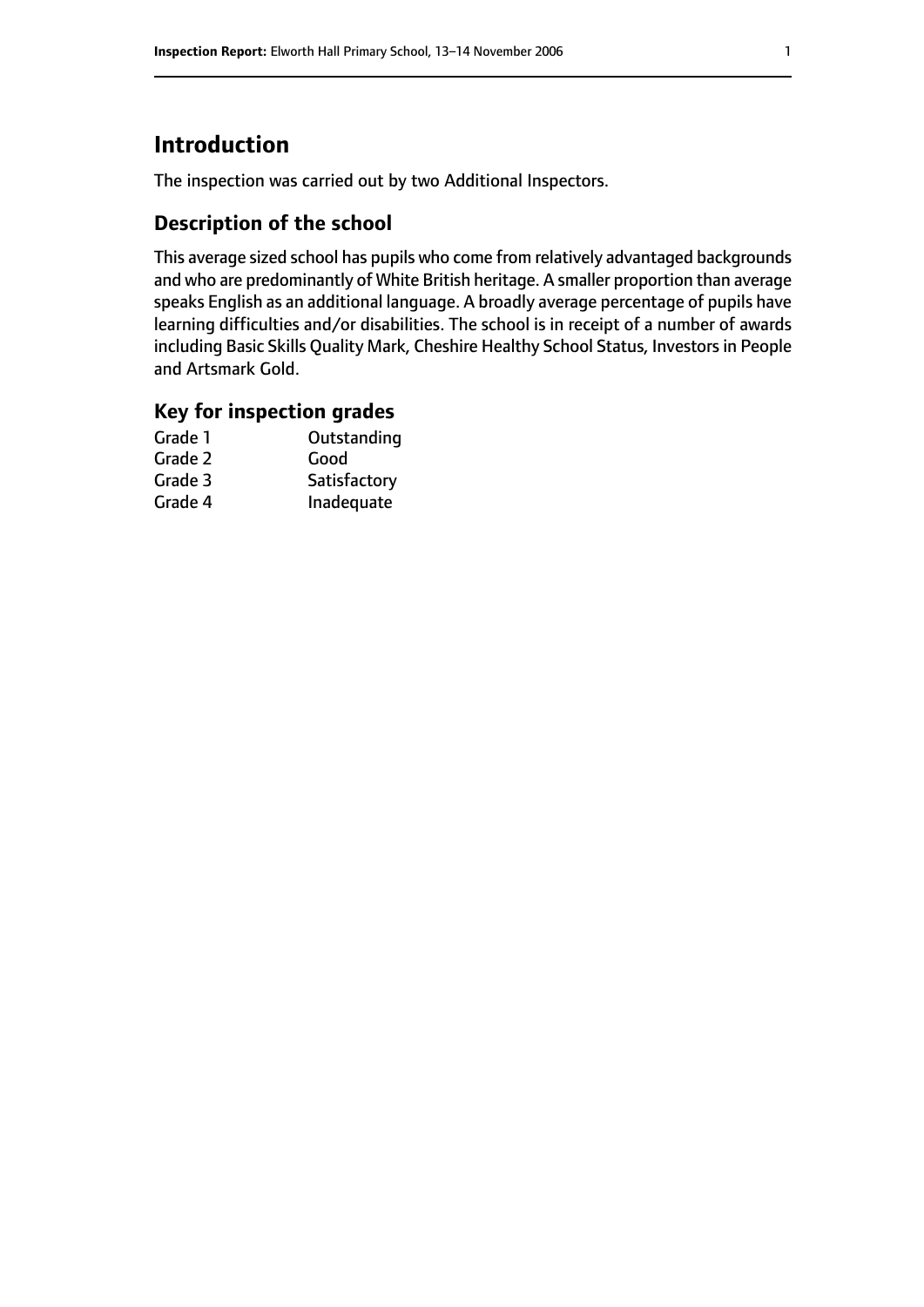# **Overall effectiveness of the school**

#### **Grade: 3**

This is a satisfactory school with several good features. It provides satisfactory value for money. Pupils' personal development, their curriculum, and the care and support they receive are all good. Since the last inspection, standards have improved well and are now above average throughout the school. Overall achievement is satisfactory although there is some variability between subjects and key stages. More able pupils do not achieve as well as they should, especially in Years 1 and 2 and in mathematics throughout the school. Progress is weaker in mathematics and science in Years 3 to 6 because some teachers lack sufficient confidence and expertise in these subjects. In contrast, pupils make good progress in English because teaching is more confident and challenging. Overall the quality of teaching and learning is satisfactory

Pupils behave sensibly, have positive attitudes to their lessons and respond well to the many, varied experiences offered to them, in and out of the classroom. One of the strengths in the overall satisfactory quality of teaching is how well staff and pupils relate to one another. This contributes well to the positive atmosphere in lessons and around the school, and to pupils' regard for each other and adults. However, not all teachers are sharp enough in setting tasks that fully match pupils' needs. Pupils feel safe and secure and readily help each other through difficulties. For example, older pupils act as effective mediators to resolve temporary conflicts. Pupils enjoy school, attend well and are punctual. 'We don't want to miss out on anything,' pupils say. The curriculum effectively promotes pupils' basic life skills. They are all well aware of the benefits of healthy eating and regular exercise. Pupils are well cared for and supported.

Within the satisfactory leadership and management, the headteacher makes a strong contribution to the good aspects of the school's provision, ensuring a positive ethos, a rich curriculum and the great confidence that parents have in how well the school looks after their children. The contribution of other leaders and managers is satisfactory, but a more rigorous focus is required on how pupils' learning and achievements should improve as a result of their actions. Since the last inspection, improvement has been satisfactory. Standards have risen well and pupils' competence and use of information and communication technology (ICT) have improved. There is still work to be done in raising the achievement of more able pupils. There is enough evidence to indicate that the recent elimination of some weak teaching and the way in which pupils' progress is more rigorously tracked, that the school is now in a good position to improve further.

#### **What the school should do to improve further**

- Improve pupils' progress and the quality of teaching in mathematics and science.
- Make sure that the more able pupils achieve as well as they should in Key Stage 1.
- Ensure that teachers use their knowledge of what pupils know and can do to set work that consistently matches pupils' needs.
- Improve the effectiveness of leaders and managers at all levels in order to raise achievement and to improve the quality of teaching.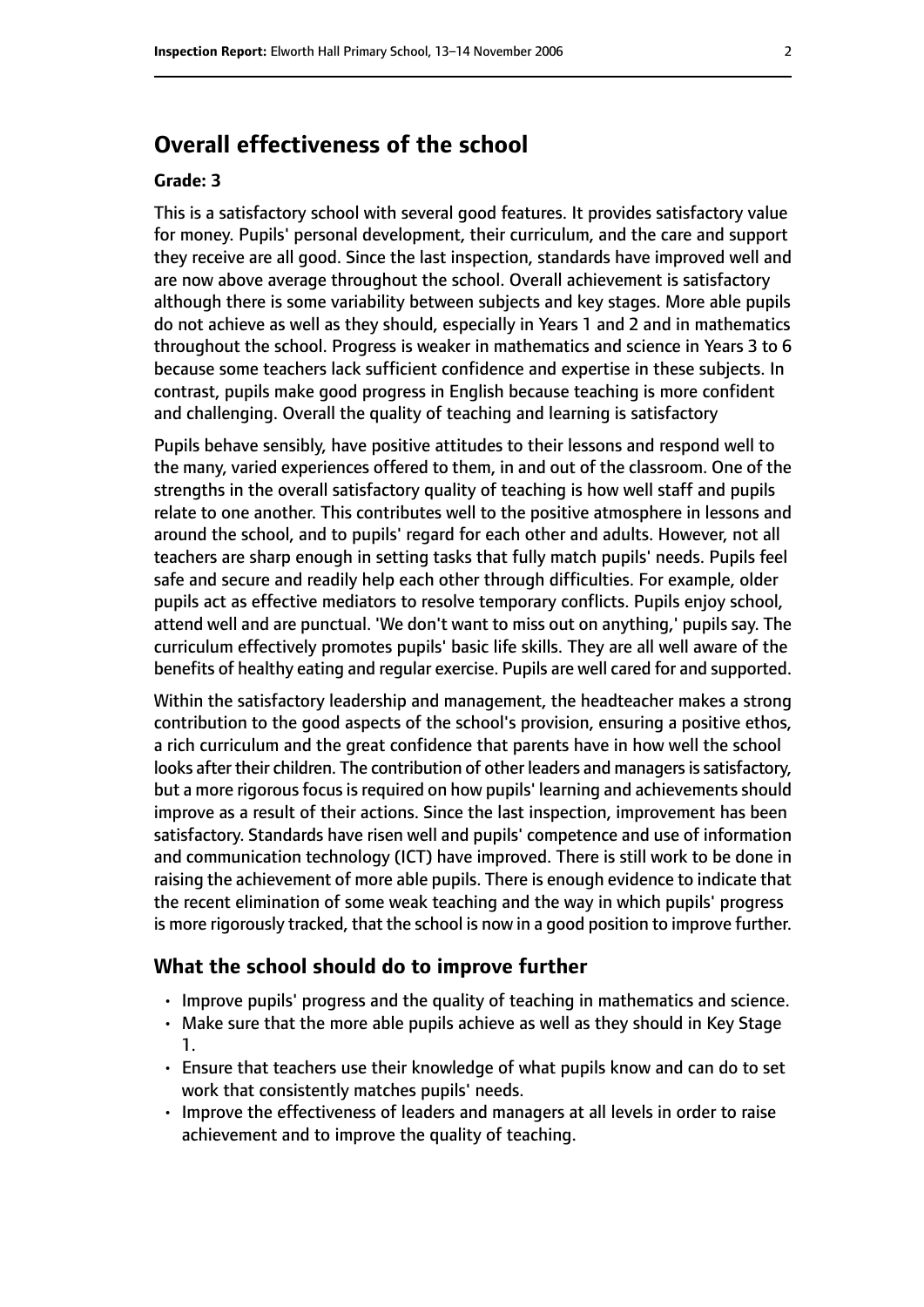# **Achievement and standards**

#### **Grade: 3**

Pupils attain above average standards in English, mathematics and science throughout the school. This should be so, because they enter the Reception class with skills that are well above those expected for their age. They make satisfactory progress in the Reception class and many enter Year 1 having exceeded the national targets. Progress is patchy in Years 1 and 2. Pupils progress well in speaking and reading and continue to do so throughout the school. They achieve satisfactorily in writing but a minority of pupils, particularly those who are more able, do not always reach the standards in mathematics of which they are capable. Pupils continue to progress well in English in Years 3 to 6, although a significant minority take less care in presenting their work than one would expect. In recent years, the targets set for the high proportion of pupils reaching expected levels in the Year 6 national tests have been met. However, the school has been less successful in meeting those for the number of pupils reaching the higher level. Progress has not been good enough in science over the last two years and progress in mathematics is only satisfactory, especially for the more able pupils. Those pupils with learning difficulties and of average ability make satisfactory progress. Standards and achievement in art and design are good.

#### **Personal development and well-being**

#### **Grade: 2**

Personal development and pupils' spiritual, moral, social and cultural development are good. Pupils know the difference between right and wrong and there have been no exclusions in recent years. Social skills are very good throughout the school. Parents are rightly pleased that their children clearly enjoy school and attend well. Pupils play safely and understand the importance of eating healthily. Pupils have good attitudes to school and work, behave well and develop strong basic skills. This means that they are well prepared for later schooling and life. Pupils benefit from the good links with schools and other organisations, for example, in Africa, which promote their cultural development well. Pupils of all ages contribute to decision-making through the school council which leads on important matters such as improving the external environment and raising money for charities. Strong relationships with adults and between pupils are based on mutual respect and illustrate the strongly supportive ethos of the school. Pupils welcome the many opportunities to take responsibility. The effective 'buddy' systems enable older pupils to support the younger ones. For example, there is sensitive work by peer mediators at break and lunchtimes to resolve any minor conflicts and older pupils encourage younger ones to read.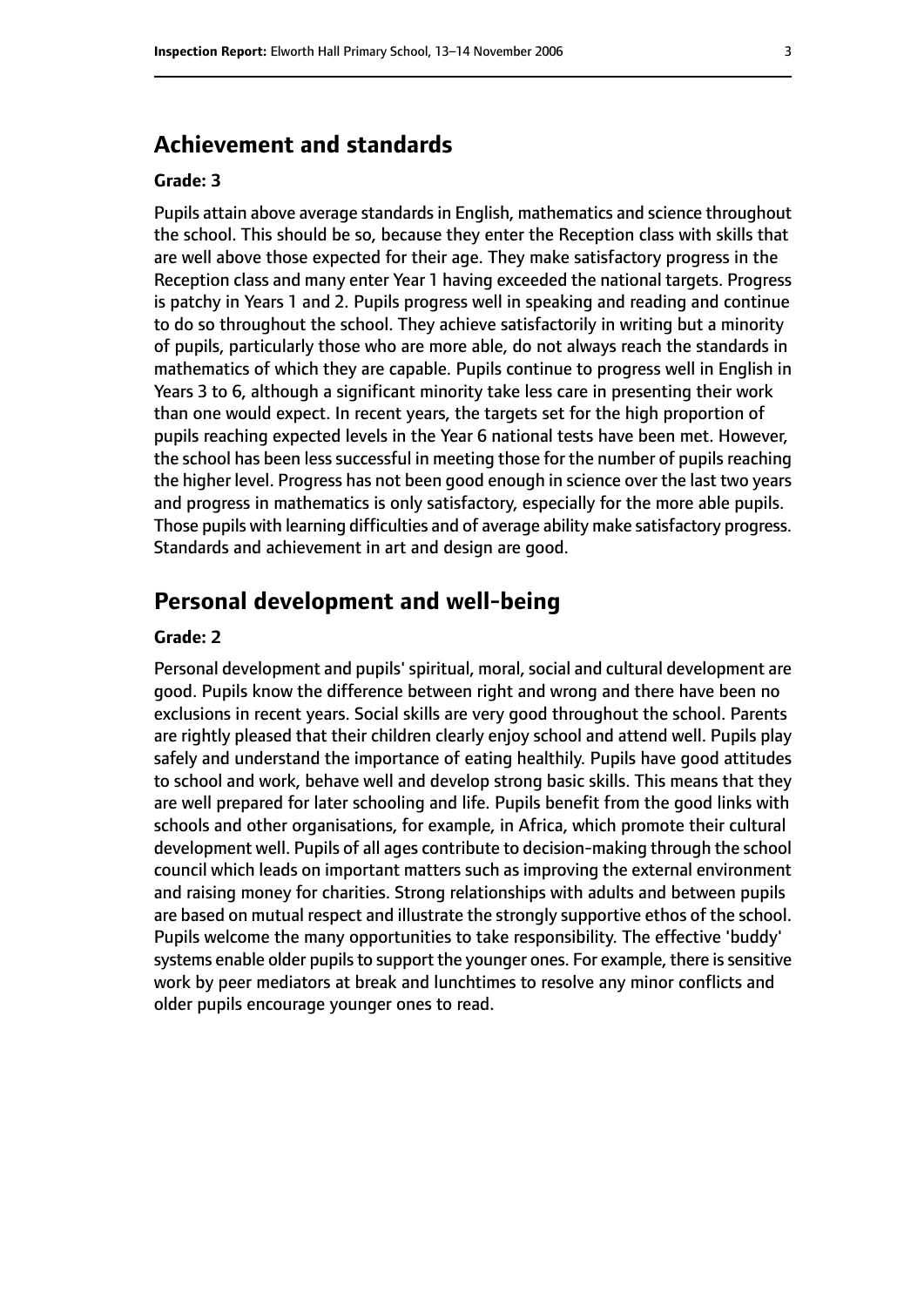# **Quality of provision**

#### **Teaching and learning**

#### **Grade: 3**

The quality of teaching and learning is satisfactory. There is some good teaching which is exemplified by good pace, effectively organised learning, challenging tasks that match pupils' needs well and the good use of ICT. In some lessons the weaker organisation of pupils' learning and the limited challenge of the tasks set lead to only satisfactory learning, especially for the more able pupils. Throughout the school, relationships between staff and pupils are very positive, contributing well to learning. This is particularly true of the rapport between teaching assistants and the pupils who find learning more difficult. Pupils' learning is at its best when they work together on tasks and are fully involved in assessing what they need to do to improve.

#### **Curriculum and other activities**

#### **Grade: 2**

Pupils find their work interesting, varied and enjoyable and the curriculum is good. It is particularly effective in promoting pupils' personal development. Basic skills in reading and ICT are used and developed well across other subjects. Enrichment of the curriculum is good. There is an interesting and varied number of school journeys, visiting speakers and clubs. Pupils benefit from good links with outside providers, such as the local secondary school, particularly in ICT, music and physical education. Performing arts contributes well to pupils' skills and enjoyment. For example, all Year 4 pupils learn to play the guitar and the very good provision for art has led to the school achieving the ArtsMark Gold award. The curriculum in the Foundation Stage is satisfactory and fosters basic literacy and numeracy skills.

#### **Care, guidance and support**

#### **Grade: 2**

Care and support are good. Staff know pupils and their families well. Effective monitoring arrangements promote good attendance, behaviour and a safe and secure learning environment. Child protection and health and safety procedures and practices are in place. As a result, parents and pupils agree that the school is a secure and safe place to be. Arrangements for children starting in Reception are good and they settle quickly into school routines. Academic guidance is satisfactory. Pupils with special learning needs are well supported through effective communication between staff, parents and external agencies. Satisfactory procedures are used to monitor and track pupils' achievements. These are beginning to identify the learning needs of individual pupils, but the resulting tasks are not sufficiently challenging, particularly for the most able pupils.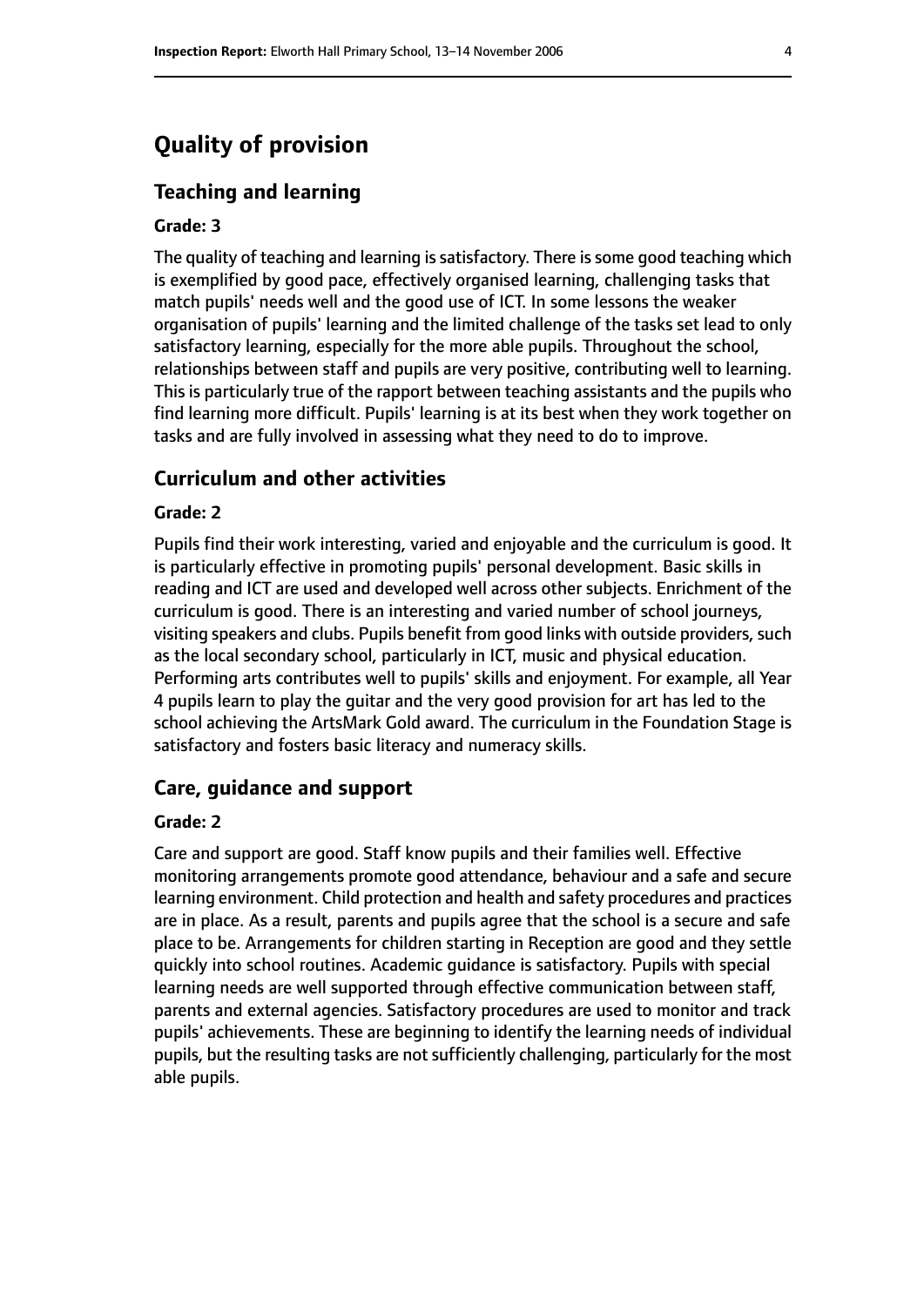# **Leadership and management**

#### **Grade: 3**

Overall, the quality of leadership and management is satisfactory. Much of the headteacher's leadership is good and this contributes well to the pupils' positive attitudes, their good behaviour, the good curriculum and to the high level of care and support provided for pupils and staff. Effective partnerships with parents, other schools and the local authority have promoted pupils' good achievements in sport, the arts and in ICT. It is in the crucial area of ensuring that pupils' achievements are good and in ensuring consistently good quality teaching that leaders and managers have been least effective in recent years. Effective action has been taken recently by the headteacher and governors to eliminate weak teaching. However, it is too early for this and for the newly introduced improvements to assessment, and to systems to track pupils' progress, to have had any significant impact on raising achievement. There is a need for subject leaders to focus their work much more specifically on improving pupils' learning and achievement in their subjects. The headteacher and governors are taking positive steps to extend the school's provision in order to support working parents. They have started a breakfast club this term and intend to offer an after-school club shortly.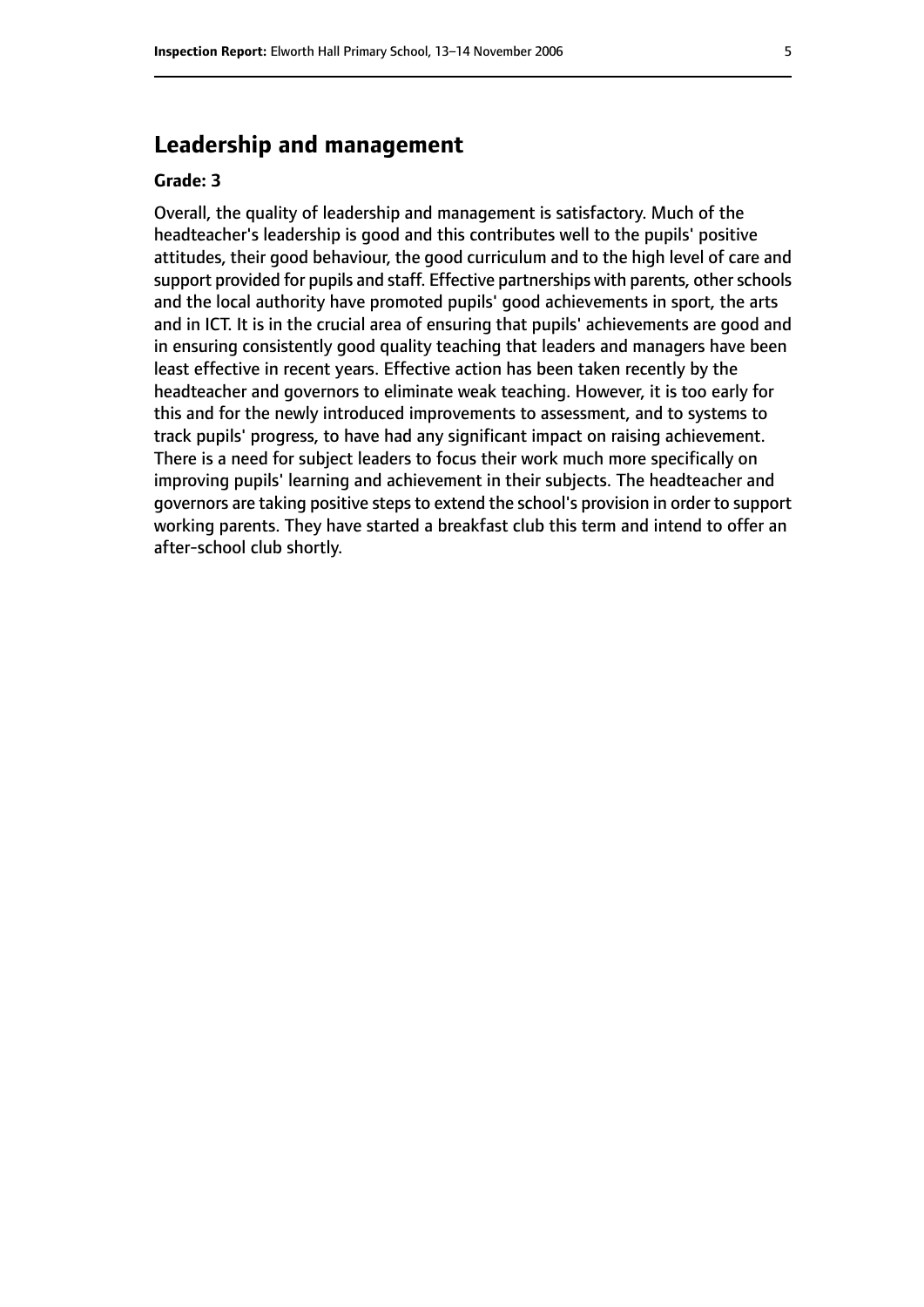**Any complaints about the inspection or the report should be made following the procedures set out inthe guidance 'Complaints about school inspection', whichis available from Ofsted's website: www.ofsted.gov.uk.**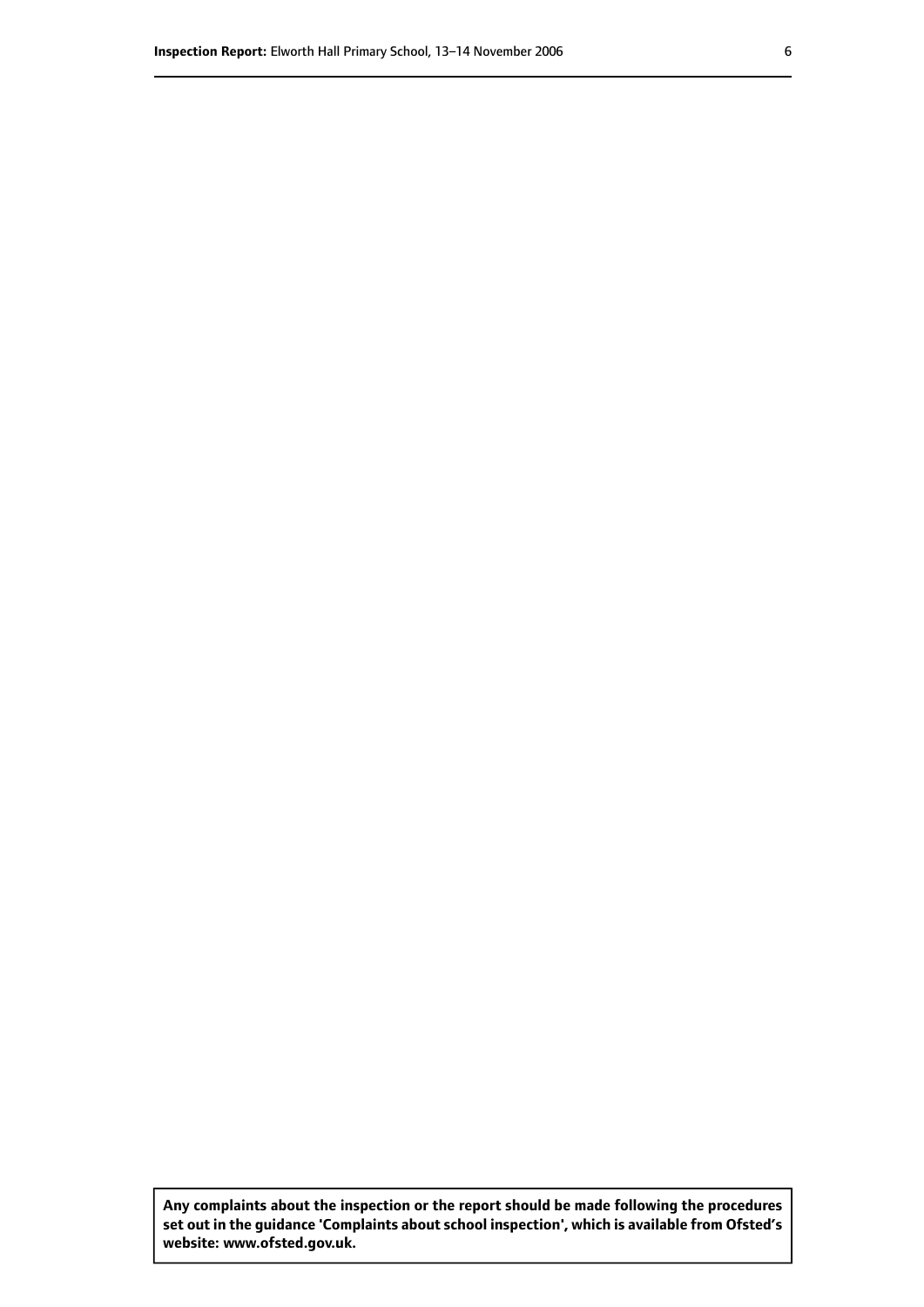# **Inspection judgements**

| Key to judgements: grade 1 is outstanding, grade 2 good, grade 3 satisfactory, and grade 4 | <b>School</b>  |
|--------------------------------------------------------------------------------------------|----------------|
| inadeauate                                                                                 | <b>Overall</b> |

# **Overall effectiveness**

| How effective, efficient and inclusive is the provision of education, integrated<br>care and any extended services in meeting the needs of learners? |     |
|------------------------------------------------------------------------------------------------------------------------------------------------------|-----|
| How well does the school work in partnership with others to promote learners'<br>well-being?                                                         |     |
| The quality and standards in the Foundation Stage                                                                                                    |     |
| The effectiveness of the school's self-evaluation                                                                                                    |     |
| The capacity to make any necessary improvements                                                                                                      |     |
| Effective steps have been taken to promote improvement since the last<br>inspection                                                                  | Yes |

## **Achievement and standards**

| How well do learners achieve?                                                                               |  |
|-------------------------------------------------------------------------------------------------------------|--|
| The standards <sup>1</sup> reached by learners                                                              |  |
| How well learners make progress, taking account of any significant variations between<br>groups of learners |  |
| How well learners with learning difficulties and disabilities make progress                                 |  |

# **Personal development and well-being**

| How good is the overall personal development and well-being of the<br>learners?                                  |  |
|------------------------------------------------------------------------------------------------------------------|--|
| The extent of learners' spiritual, moral, social and cultural development                                        |  |
| The behaviour of learners                                                                                        |  |
| The attendance of learners                                                                                       |  |
| How well learners enjoy their education                                                                          |  |
| The extent to which learners adopt safe practices                                                                |  |
| The extent to which learners adopt healthy lifestyles                                                            |  |
| The extent to which learners make a positive contribution to the community                                       |  |
| How well learners develop workplace and other skills that will contribute to<br>their future economic well-being |  |

# **The quality of provision**

| How effective are teaching and learning in meeting the full range of the<br>learners' needs?          |  |
|-------------------------------------------------------------------------------------------------------|--|
| How well do the curriculum and other activities meet the range of needs<br>and interests of learners? |  |
| How well are learners cared for, guided and supported?                                                |  |

 $^1$  Grade 1 - Exceptionally and consistently high; Grade 2 - Generally above average with none significantly below average; Grade 3 - Broadly average to below average; Grade 4 - Exceptionally low.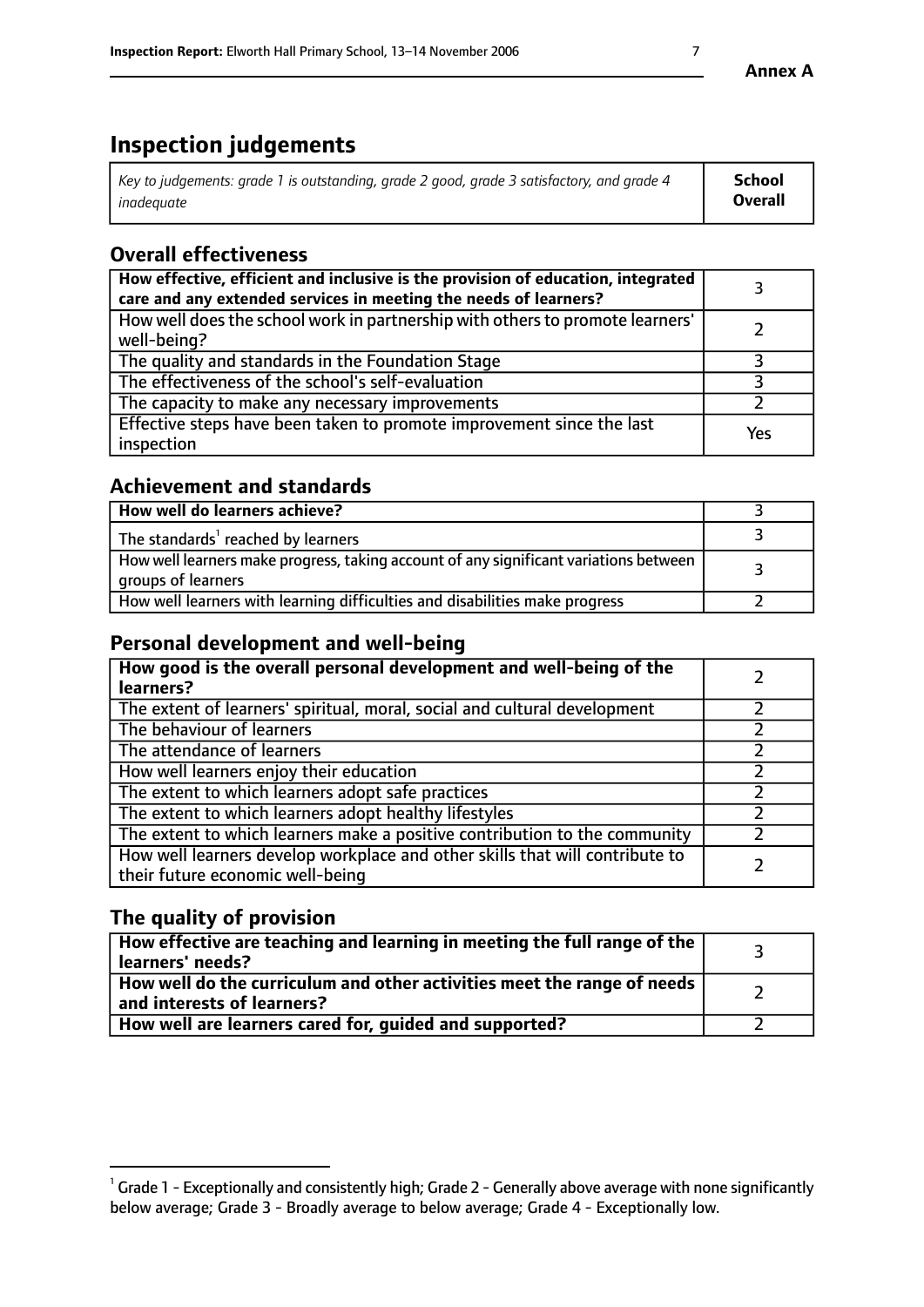# **Leadership and management**

| How effective are leadership and management in raising achievement<br>and supporting all learners?                                              |           |
|-------------------------------------------------------------------------------------------------------------------------------------------------|-----------|
| How effectively leaders and managers at all levels set clear direction leading<br>to improvement and promote high quality of care and education |           |
| How effectively performance is monitored, evaluated and improved to meet<br>challenging targets                                                 | 3         |
| How well equality of opportunity is promoted and discrimination tackled so<br>that all learners achieve as well as they can                     |           |
| How effectively and efficiently resources, including staff, are deployed to<br>achieve value for money                                          | 3         |
| The extent to which governors and other supervisory boards discharge their<br>responsibilities                                                  | 3         |
| Do procedures for safequarding learners meet current government<br>requirements?                                                                | Yes       |
| Does this school require special measures?                                                                                                      | No        |
| Does this school require a notice to improve?                                                                                                   | <b>No</b> |